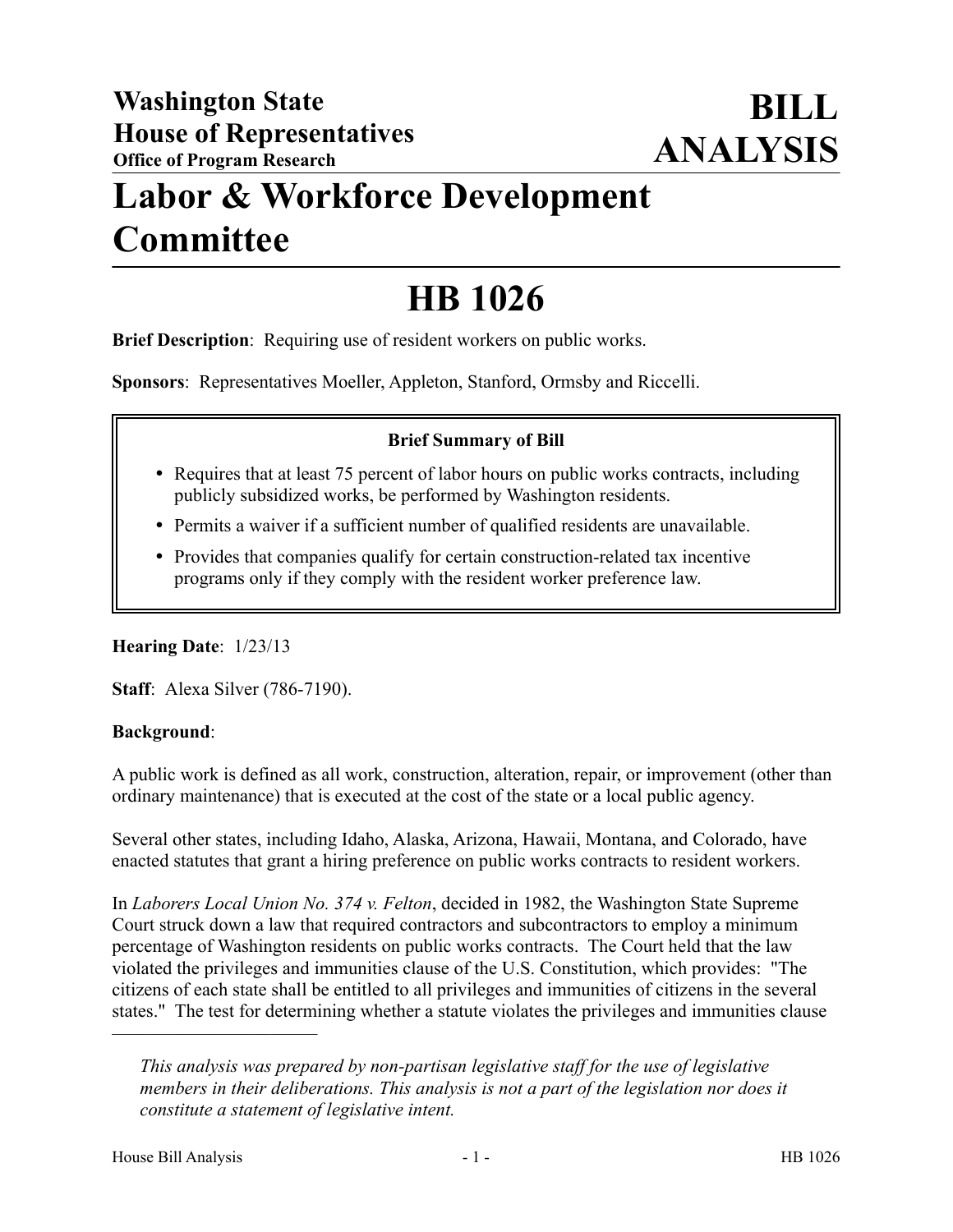is first, whether the statute affects a fundamental interest protected by the clause, and second, whether the state demonstrates a valid reason for the discrimination. Discrimination against nonresidents is valid if the nonresidents "constitute a peculiar source of evil" and the statute is closely tailored to solving that problem.

With respect to the first step of the test, the Court found that the clause guarantees the right to pursue a livelihood in a state other than one's own. With respect to the second step of the test, the Court rejected the state's argument that strengthening the economy constitutes a valid reason for discriminating against nonresidents. The Court found no evidence to justify the discrimination, such as evidence that hiring nonresidents would divert wages out of state or that out-of-state contractors would not hire locally.

Four dissenting justices would have upheld the law, arguing that the state acted in a proprietary capacity. The dissent concluded that the statute had no effect on the private labor market, because it applied only to public works.

#### **Summary of Bill**:

Contracts for public works must include a provision requiring that 75 percent of the labor hours be performed by Washington residents. Residents of a state bordering on Washington may be considered Washington residents if the bordering state does not restrict the right of Washington residents to be employed on public works.

Public work is defined to include publicly subsidized work. Work is subsidized by the public if:

- a party to the contract received or will receive a qualifying tax preference;
- a party to the contract received or will receive a public loan;
- the work takes place on land that a party to the contract leases from the state or a county, municipality, or political subdivision; or
- the work takes place on land that a party to the contract purchased from the state or a county, municipality, or political subdivision for less than fair market value, as determined at the time of the sale.

The construction-related sales and use tax incentive programs that require compliance with the resident worker preference law are those for: (1) construction of warehouses, distribution centers, grain elevators, and cold storage; (2) purchases to construct structures used for retail sales of biofuels; (3) installing and constructing anaerobic digesters; (4) construction and equipment purchases for manufacturing facilities in high unemployment counties; (5) construction and equipment purchases for high technology; (6) construction and equipment purchases for biotechnology and medical device manufacturing; and (7) construction of a corporate headquarters facility in a community empowerment zone. An entity is qualified for one of these tax incentive programs only if it complies with the resident worker preference law.

A contractor or subcontractor may apply to the Department of Labor & Industries (Department) for a waiver from the resident worker preference law. The Department may grant a waiver if it determines, in consultation with the Employment Security Department, that the contractor or subcontractor made a good faith effort to recruit and hire residents and a sufficient number of qualified residents is unavailable.